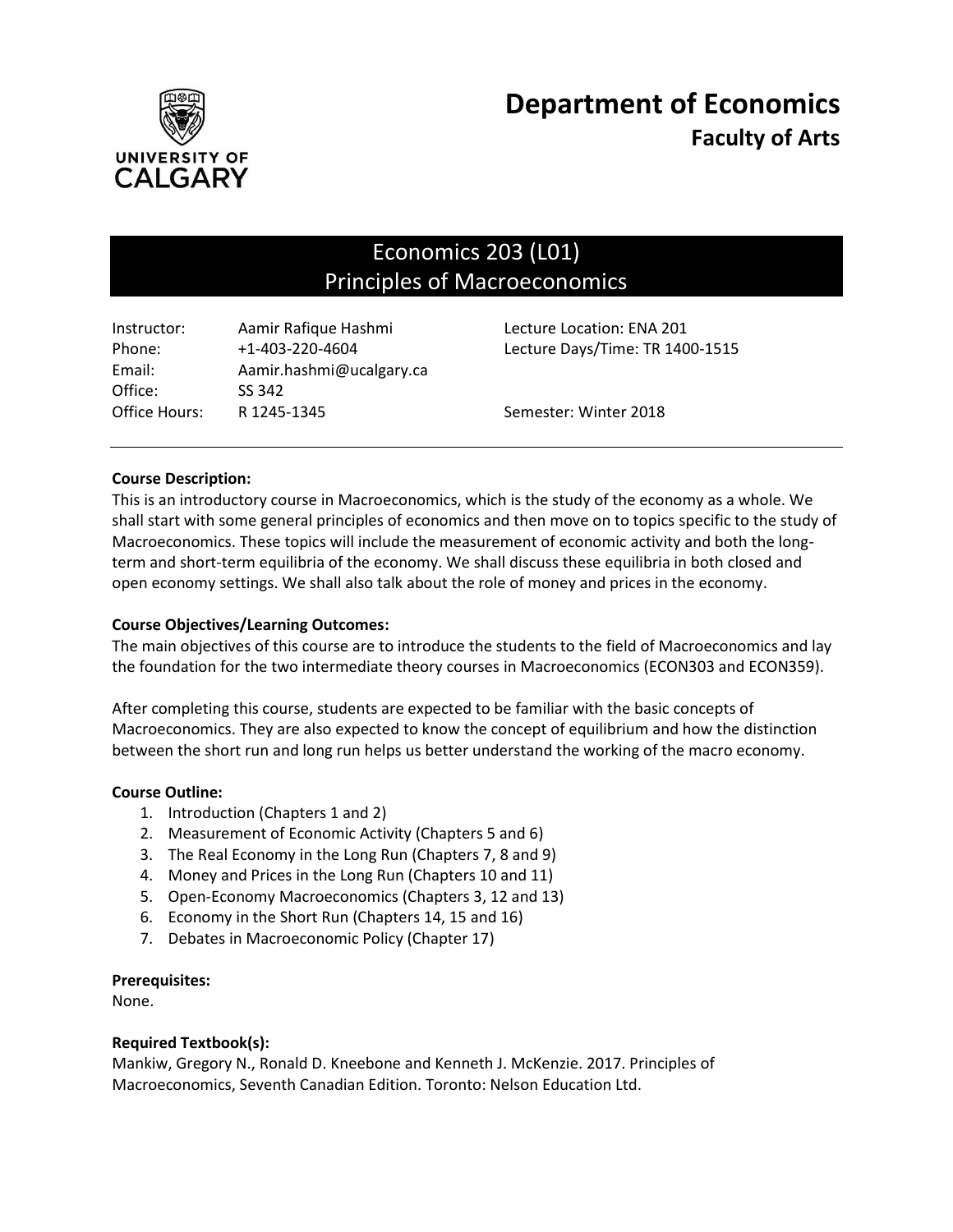#### **Books on Reserve:**

- 1. Mankiw, Gregory N., Ronald D. Kneebone and Kenneth J. McKenzie. 2017. Principles of Macroeconomics, Seventh Canadian Edition. Toronto: Nelson Education Ltd.
- 2. Hubbard RG, AP O'Brien, A Serletis and J Childs. 2018. Macroeconomics, Second Canadian Edition. Don Mills (ON): Pearson Canada Inc.

This is an ambitious list of topics and we may not be able to cover everything on the list.

#### **Desire2Learn:**

This course will make use of the Desire2Learn (D2L) platform. Students who are registered in the course can log on a[t http://d2l.ucalgary.ca](http://d2l.ucalgary.ca/) through their student centre. Please note that D2L features a class e-mail list that may be used to distribute course-related information. These e-mails go to your University of Calgary e-mail addresses only.

#### **Grade Determination and Final Examination Details:**

| Midterm exam:             | 30%  |
|---------------------------|------|
| Final examination:        | 50%  |
| Assignments (one for each |      |
| topic):                   | 20%  |
|                           | 100% |

*Grading Scale*

| A+   | $95 - 100$ | B  | $73 - 76$ | C- | $60 - 62$ |
|------|------------|----|-----------|----|-----------|
| А    | $85 - 94$  | B- | $70 - 72$ | D+ | $56 - 59$ |
| А-   | $80 - 84$  | C+ | $67 - 69$ |    | $50 - 55$ |
| $B+$ | $77 - 79$  |    | $63 - 66$ |    | $0 - 49$  |

Students must receive a passing grade on the final exam to pass the course.

As per the Writing Across the Curriculum Statement in the Calendar, writing and grading thereof will be a factor in the evaluation of student work.

Any student work which remains undistributed after the last day of classes will be available to students through the instructor's office during his office hours.

The final examination will be comprehensive, scheduled by the Registrar, held in a classroom, and last 2 hours. If a student cannot write their final exam on the date assigned by the Registrar's Office, they need to apply for a deferred exam [www.ucalgary.ca/registrar/exams/deferred\\_final.](http://www.ucalgary.ca/registrar/exams/deferred_final) Under no circumstance will this be accommodated by the Department.

All assignments, tests and exams will be based on multiple-choice questions. Non-programmable calculators WILL be allowed during the writing of tests or final examinations.

The midterm exam will be given during the class time on **February 27th 2017 (Tuesday)**.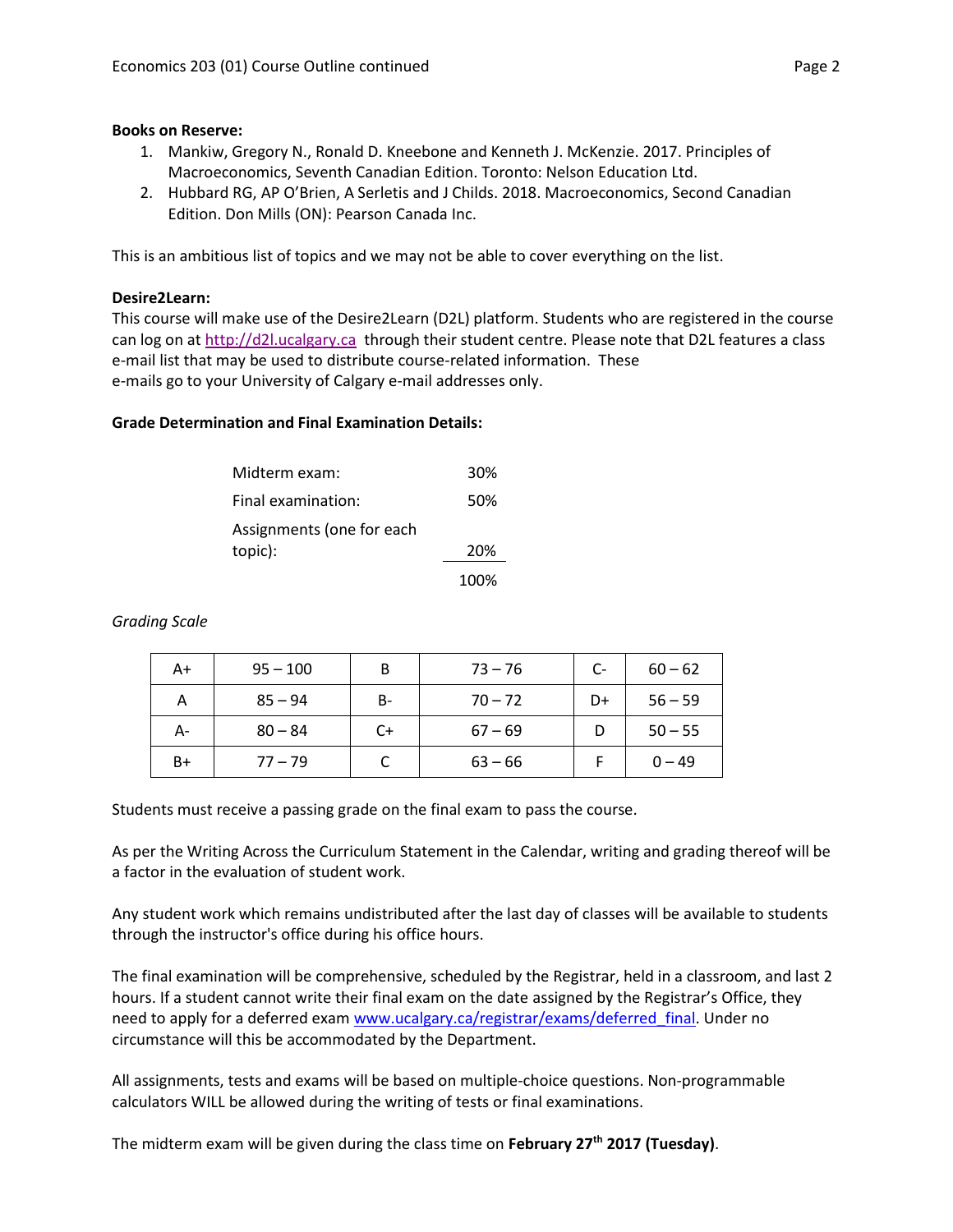# **Tutorials:**

Students are expected to attend a weekly tutorial section. During the tutorial section the TA will discuss pre-assigned questions/material relevant to the course.

THERE WILL BE NO MAKEUP OR DEFERRED QUIZZES/TESTS/EXAMS under any circumstances, nor may the quizzes/tests/exams be written early. Students unable to write the quizzes/tests/exams because of documented illness, family emergency, religious observance, or university-sanctioned event will have the weight shifted to the final examination; otherwise a grade of zero will be assigned.

**Reappraisal of Grades and Intellectual Honesty:** *For reappraisal of graded term work, see Calendar I.2* <http://www.ucalgary.ca/pubs/calendar/current/i-2.html>

*For reappraisal of final grade, see Calendar I.3* <http://www.ucalgary.ca/pubs/calendar/current/i-3.html>

*Statement of Intellectual Dishonesty, see Calendar K.4* <http://www.ucalgary.ca/pubs/calendar/current/k-4.html>

*Plagiarism and Other Academic Misconduct, , see Calendar K.5* <http://www.ucalgary.ca/pubs/calendar/current/k-5.html>

# **Academic Accommodations:**

The student accommodation policy can be found at: [ucalgary.ca/access/accommodations/policy.](http://www.ucalgary.ca/access/accommodations/policy)

Students needing an accommodation because of a disability or medical condition should communicate this need to Student Accessibility Services in accordance with the Procedure for Accommodations for Students with Disabilities [ucalgary.ca/policies/files/policies/student-accommodation-policy.](http://www.ucalgary.ca/policies/files/policies/student-accommodation-policy.pdf)

Students needing an Accommodation based on a Protected Ground other than disability should communicate this need, preferably in writing, to the course instructor.

## **Important Dates:**

Please check:<http://www.ucalgary.ca/pubs/calendar/current/academic-schedule.html>

# **Student Organizations:**

Faculty of Arts Students' Association (F.A.S.A.): Economics Department Representative Office: SS 803, E-mail: [econrep@fasaucalgary.ca](mailto:econrep@fasaucalgary.ca) and Web[: www.fasaucalgary.ca.](http://www.fasaucalgary.ca/)

Society of Undergraduates in Economics: [https://www.ucalgarysue.com/.](https://www.ucalgarysue.com/)

Society of Undergraduates in Economics is a student run organization whose main purpose is to assist undergraduate economics students to succeed both academically and socially at the University of Calgary. Services include access to the exam bank, career events such as Industry Night and information sessions, mentorship programs, and social events for members. They invite you to join by contacting SUE at societyofundergradsineconomics@gmail.com.

## **Faculty of Arts Program Advising and Student Information Resources:**

 Have a question, but not sure where to start? The Arts Students' Centre is your information resource for everything in Arts! Drop in at SS102, call them at 403-220-3580 or email them at [artsads@ucalgary.ca.](mailto:artsads@ucalgary.ca) You can also visit the Faculty of Arts website at